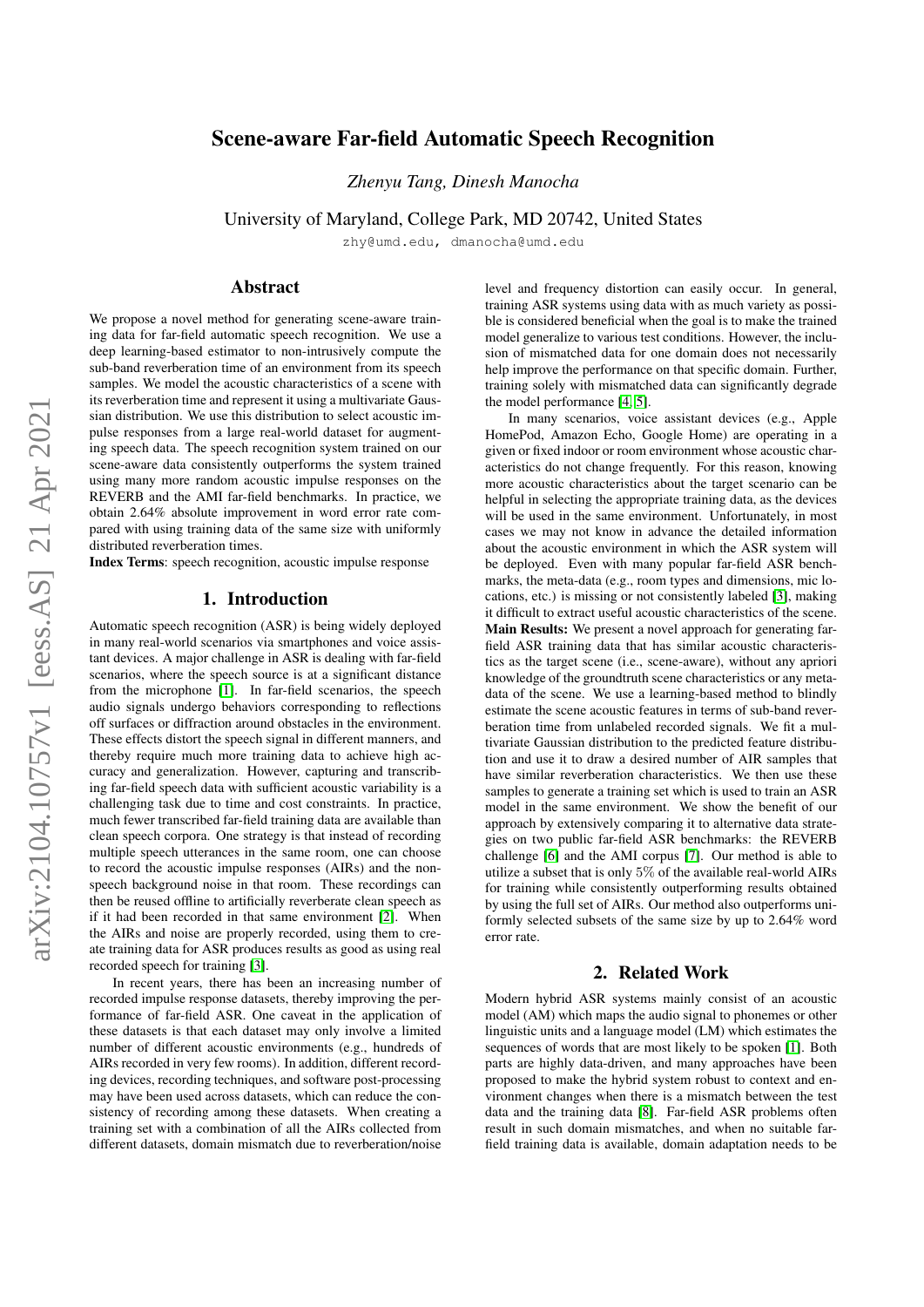performed for training with clean speech data. One way is to transform the target far-field speech to clean speech by removing reverberation and noise, also known as speech enhancement [\[9\]](#page-4-8). When placed as a front-end to the ASR system, it can significantly improve the ASR performance without requiring more data [\[10\]](#page-4-9), although a robust enhancement network needs to be trained beforehand. Another idea is to perform the reverse step by corrupting clean speech with artificial reverberation and noise, also called speech augmentation. Many ASR methods have utilized efficient acoustic simulators to create far-field training data from clean speech with the hope that the randomized simulation configurations may partially overlap with the target domain. Using simulated AIRs is an inexpensive method to provide quick improvement of the ASR system [\[11,](#page-4-10) [12\]](#page-4-11). However, even state-of-the-art acoustic simulators still do not achieve the same level of accuracy as compared to using the real-world data [\[2,](#page-4-1) [13\]](#page-4-12). A more recent trend is to use autoencoders to extract the common distribution for linguistic contents among all domains of speech data and try to train the ASR system only on the common features [\[14\]](#page-4-13).

The above methods aim to eliminate/offset the influence of data from a mismatched domain. From a different viewpoint, it is also beneficial to explicitly build some domain awareness into the speech system. For example, knowing the reverberation times of different scenes can help speech dereverberation algorithms to choose the best hyperparameters [\[15\]](#page-4-14). In addition, this idea also works with the more recent end-to-end ASR systems, where there are no independent AM and LM components [\[16\]](#page-4-15). Specifically, since the speech signal embeds the environmental information, it is possible to analyze the signal and distinguish them based on their acoustic characteristics. Giri et al. [\[17\]](#page-4-16) uses a non-negative matrix factorization method to estimate the AIR from the speech signal and evaluate its reverberation time and direct-to-reverberant ratio, which are concatenated to the original feature vector of speech. This scheme along with multi-task learning performs the best in the simulated REVERB benchmarks. Another DNN approach [\[18\]](#page-4-17) optimizes the speech perturbation level of the training set for a target domain and shows improvement on an ideal synthetic test set. Aside from the acoustic input, a domain-general LM can also be effectively adapted to domain specific (e.g., music, navigation, shopping) LMs with improved sub-domain ASR performance [\[19\]](#page-4-18). Apparently, domain awareness can be built into separate stages of the ASR system. However, very few work have effectively investigated the selective generation process of far-field ASR training data.

### 3. Scene-aware ASR Framework

### 3.1. Overview

We consider the scenarios where clean speech is artificially reverberated using AIRs and recorded noise to create far-field training data. It is also more preferable to use real-world AIRs rather than simulated ones. When a set of AIRs and noise recordings is available, they are mixed using the formulation also described in [\[3\]](#page-4-2):

<span id="page-1-2"></span>
$$
x_r[t] = x[t] * h[t] + d[t],
$$
 (1)

where  $*$  denotes a linear convolution,  $x[t]$  represents the clean speech signal,  $h[t]$  is the AIR corresponding to the speech source,  $d[t]$  represents ambient noise, and  $x_r[t]$  represents the augmented far-field speech that is used for training. Obtaining a large number of  $x[t]$  and  $d[t]$  is relatively easy. Capturing  $h[t]$  from the real world is a laborious work. Fortunately, over the past decades, multiple research groups have collected more usable AIR datasets, as listed in Table [1.](#page-2-0) Although the full set of AIRs may have more diverse reverberation characteristics than any individual dataset, we still have no guarantee that they will match the characteristics of any target scene. For example, if the ASR device is to be deployed in a very reverberant room, there may be many samples in the full AIR dataset that are not quite reverberant that will not help with ASR applications in these scenarios, and it may be better to train a model with matched data. We hypothesize that directly using the full available set of AIRs for training may not be the optimal. Therefore, instead of training a huge model with all the AIR augmented data and hoping it can generalize well to all scenes, we first analyze a few unlabeled speech samples from the target scene, and then select a matched set of AIRs to augment data for this scene. Alternatively, many ASR models that specialize in different scenarios can be pre-trained, and our scene analysis can be directly used to select a model already trained on matched data to load. This may be more desirable in a production setting. The general outline of this process is summarized in Figure [1.](#page-1-0) In remaining parts of this section, we elaborate on how to realize such sceneawareness in a practical and non-intrusive manner.

<span id="page-1-0"></span>

Figure 1: *Our scene-aware AIR selection process. When we have some speech samples from the target scene, a DNN-based* T<sup>60</sup> *estimator will help infer their distribution, modeled as a multivariate normal distribution. Then a set of scene-aware AIRs are selected from the big AIR dataset collected from the real-world according to the target distribution, which will be used for ASR training.*

### <span id="page-1-1"></span>3.2. Learning-based Acoustic Scene Analysis

Many acoustic features can be used to describe the acoustic properties of an environment. The AIR fully represents the sound propagation behavior in an environment and is of crucial interest during scene analysis. Some standard acoustic metrics including reverberation time  $(T_{60})$ , direct-to-reverberant ratio (DRR), early decay time (EDT), clarity  $(C_{80})$ , definition  $(D_{50})$ , etc., are useful scalar descriptors that can be calculated from an AIR [\[27,](#page-4-19) [28\]](#page-4-20). In our scene-aware framework, we need to blindly estimate some of these metrics from raw speech signals because the exact AIR may not be available corresponding to the test conditions.  $T_{60}$  is defined as the time it takes for the initial impulse energy to decay by 60dB, either for full-band or sub-band. It is one of the metrics most frequently referred to when comparing AIRs and the  $T_{60}$  estimation topic has been studied in the ACE Challenge [\[21\]](#page-4-21). While there are deep learning-based methods for full-band  $T_{60}$  estimation [\[29,](#page-4-22) [30\]](#page-4-23), we aim to predict *sub-band*  $T_{60}$  to better capture the frequency dependency of real-world AIRs. The DNN from [\[31\]](#page-4-24) is directly used in our approach, which consists of six 2D convolutional layers followed by a fully connected layer. It takes a 4-second speech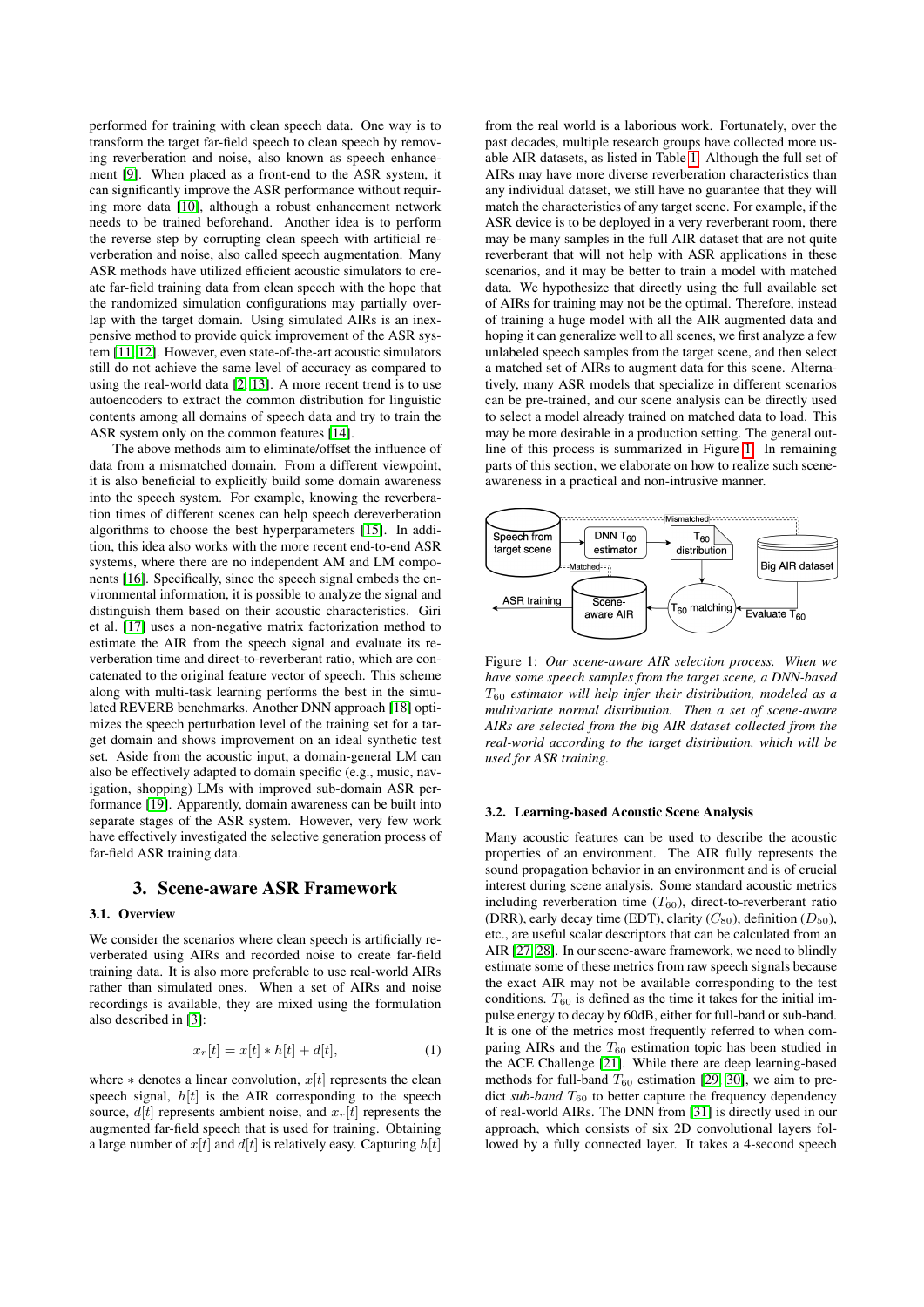<span id="page-2-0"></span>Table 1: *Real-world AIR datasets. Some contain data other than AIRs (e.g., speech, noise). We collect 3316 AIRs by combining them.*

| Name                           | Number of AIRs, channels, and recording environments                                 | Year |
|--------------------------------|--------------------------------------------------------------------------------------|------|
| <b>BUT Reverb Database [3]</b> | 1300+ mono channel AIRs recorded in 8 rooms.                                         | 2019 |
| MIT IR Survey [20]             | 271 mono channel AIRs all recorded in distinct places.                               | 2016 |
| ACE Challenge [21]             | $\{1,2,3,5,8,32\}$ channel AIRs recorded in 7 rooms.                                 | 2015 |
| Multichannel Impulse Response  | 234 8-channel AIRs recorded in the same room with 3 levels of reverberation and dif- | 2014 |
| Database [22]                  | ferent microphone array spacings.                                                    |      |
| REVERB Challenge [6]           | 24 8-channel AIRs recorded in small, medium, and large rooms.                        | 2013 |
| OpenAIR [23]                   | Ambisonic B format AIRs recorded in over 46 (still increasing) environments.         | 2010 |
| C4DM AIR database [24]         | 468 mono or ambisonic B format AIRs recorded in 3 large environments.                | 2010 |
| Aachen impulse response [25]   | 344 binaural AIRs measured with a dummy head in 5 environments.                      | 2009 |
| RWCP Sound Scene [26]          | 143 multi-channel AIRs recorded in 14 rooms.                                         | 2000 |

spectrogram as input, and outputs 7 sub-band  $T_{60}$ s centered at {125, 250, 500, 1000, 2000, 4000, 8000}Hz. The training of this estimator is based purely on synthetic AIRs generated using methods in [\[30\]](#page-4-23), and tested on unseen real-world AIRs from the MIT IR Survey [\[20\]](#page-4-25) which has more diverse  $T_{60}$ s. Note that ideally we wish to use real-world AIR for training the analysis network instead of synthetic AIRs, but due to the unbalanced  $T_{60}$  distribution of available AIRs, using them for both training and testing may cause overfitting issues. Also, considering that our goal is not to perfectly predict the  $T_{60}$ , instead our goal is to get  $T_{60}$  estimates with trackable error. Therefore, we reserve the real-world AIRs only for testing and observe a 0.23s mean test error despite the synthetic vs. real-world domain mismatch.

### <span id="page-2-5"></span>3.3. Scene Matching and Data Generation

We collect publicly available AIRs, as listed in Table [1.](#page-2-0) Because they come in different audio formats, we convert all AIRs to single channel forms at a 16kHz sample rate and are able to retain 3316 such real-world AIRs in total. This serves as our full set of AIRs for experiments. Then the sub-band  $T_{60}$ s (a vector of length 7) of each AIR is evaluated following the method in [\[32\]](#page-4-31). We denote the  $T_{60}$  vectors of the full AIR set as  $\{s_i\}_{i=1...K}, s_i \in \mathbb{R}^7$ , where  $K = 3316$ . Now that we have the sub-band  $T_{60}$  label, it is straightforward to select a subset of them to match with any desired distribution.

Specifically, assume we have  $N$  unlabeled noisy speech samples from the target scene and we want to select  $M$  ( $M$  <  $K$ ) real-world AIRs to match this scene ( $M$  can be independent of N). We first use the  $T_{60}$  estimator from Section [3.2](#page-1-1) to create  $T_{60}$  labels for them, which yields N sub-band  $T_{60}$  vectors  $\{\boldsymbol{t}_i\}_{i=1...N}, \boldsymbol{t}_i \in \mathbb{R}^7$ . We also observe that, while multiple measurements in the same room have some noise and the  $T_{60}$ will not be identical, their  $T_{60}$ s resemble a Gaussian distribution. Therefore, we calculate the column-wise mean vector  $\mu$ and the covariance matrix  $\Sigma$  of the  $N \times 7$  T<sub>60</sub> prediction matrix by stacking  $\{t_i\}$  vertically, and we use them to draw M intermediate samples  $\{\hat{\mathbf{t}}_i\}_{i=1...M}$  following the multivariate Gaussian distribution  $\mathcal{N}(\mu, \Sigma)$ . Finally we can compute the pairwise Euclidean distance between all  $\{\hat{\mathbf{t}}_i\}$  and all  $\{s_i\}$ , forming a distance matrix  $D \in \mathbb{R}^{M \times K}$ , where  $D_{i,j} = dist(\hat{t}_i, s_j)$ . Now the scene matching problem essentially becomes

$$
\underset{k_i \in \{1...K\}}{\arg \min} \ \Sigma_{i=1}^M D_{i,k_i} \quad \text{subject to: } \forall i \neq j, k_i \neq k_j, \qquad (2)
$$

where  $\{\boldsymbol{s}_{k_i}\}_{i=1...M}$  corresponds to the  $M$  selected samples that minimize the total distance. This is a typical assignment problem, and we use the Kuhn-Munkres algorithm [\[33\]](#page-4-32) to efficiently select M samples from the full AIR set. An example of the

matching outcome is depicted in Figure [2.](#page-2-1) Note that in practice, the  $T_{60}$  labels may not be very accurate for the entire scene, and we want to allow some margin for errors. So we add the empirical mean average prediction error of the  $T_{60}$  estimator to the diagonal entries of the covariance matrix  $\Sigma$  before drawing the intermediate samples. This makes it generate a slightly wider  $T_{60}$  distribution than the original fit. In addition, this idea can be extended to any custom distribution sampling (e.g., uniform distribution, which we also use for experiments in Section [4\)](#page-2-2).

<span id="page-2-1"></span>

Figure 2: T<sup>60</sup> *of the full AIR set (3316 AIRs) in Table [1](#page-2-0) (blue, capped at 1.0s), predicted target scene*  $T_{60}$  *distribution (green), and*  $T_{60}$  *of the re-sampled subset of AIRs (red) according the target distribution.*  $T_{60}$  *for the 500Hz sub-band is plotted and the results are similar for other sub-bands. The number of AIRs in the re-sampled subset is 166, but can be set to any number below the size of the full AIR set.*

# 4. Experiments

<span id="page-2-2"></span>In order to test the effectiveness of our scene-aware ASR approach, we conduct experiments with two far-field ASR benchmarks, and report the word error rate (WER) resulting from different AIR selection strategies. Specifically, we are interested in how our scene-aware AIRs compare with two alternative strategies for speech augmentation purposes: 1. use all available AIRs (i.e., the full set); 2. select a subset of AIRs with a uniform  $T_{60}$  distribution. We use the same set of additive noise recorded in the BUT Reverb Database [\[3\]](#page-4-2) during augmentation for all experiments. Both experiments are performed with the Kaldi ASR toolbox  $<sup>1</sup>$  $<sup>1</sup>$  $<sup>1</sup>$  using a time delay neural network (TDNN) [\[34\]](#page-4-33).</sup> Each TDNN is trained on a workstation with two GeForce RTX 2080 Ti graphic cards. Due diligence is applied to each training process and we release our experiment code for full parameter details  $2$ .

<span id="page-2-3"></span><sup>1</sup><https://kaldi-asr.org/>

<span id="page-2-4"></span><sup>2</sup><https://gamma.umd.edu/pro/speech/aware>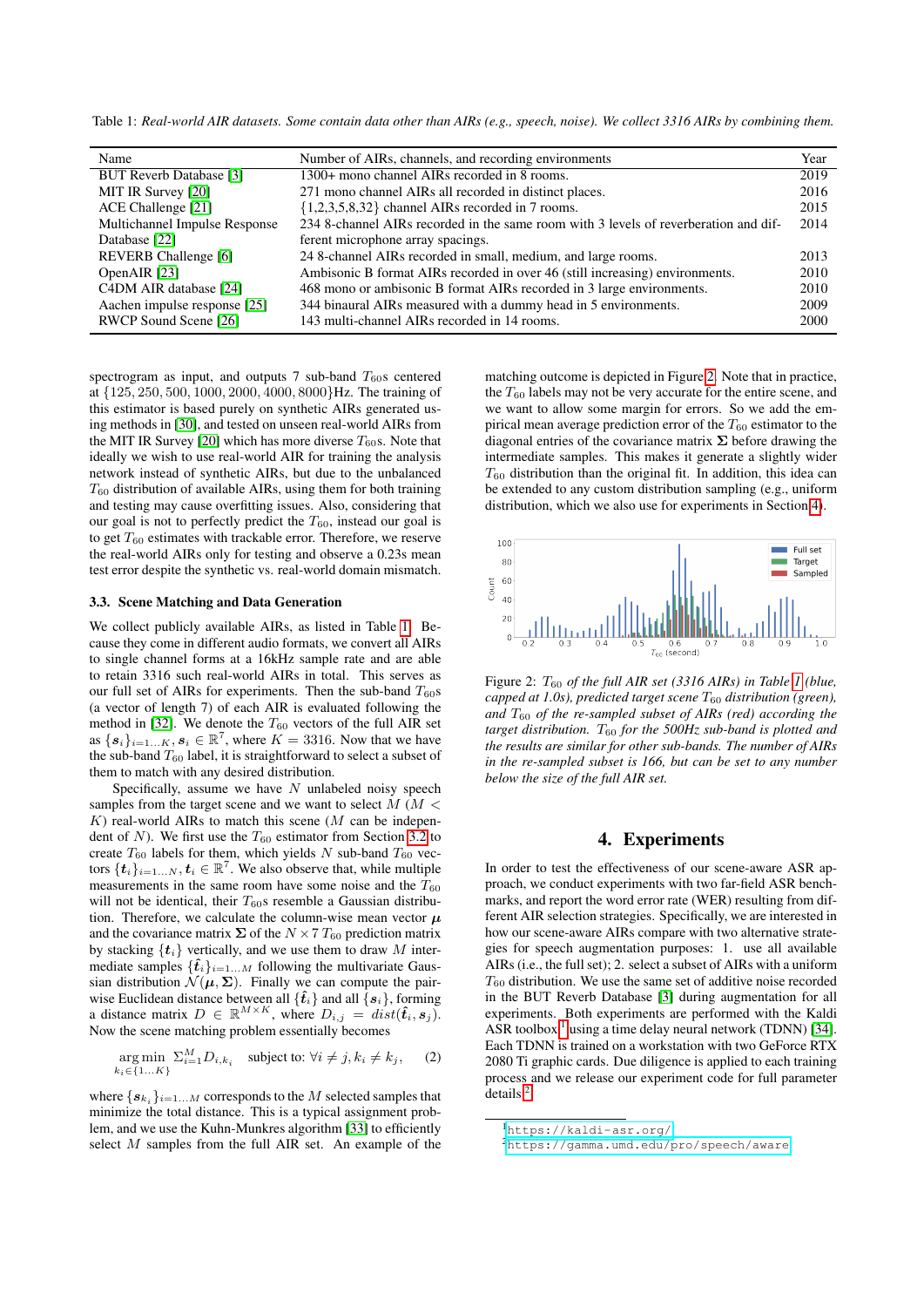# 4.1. AMI Corpus

The AMI corpus [\[7\]](#page-4-6) consists of 100 hours of meeting recordings. The recordings include close-talking speech recorded by individual headset microphones (IHM) and far-field speech recorded by single distant microphones (SDM). While the IHM data is not of anechoic quality, it still has a very high signal-tonoise ratio compared with the SDM data, so it can be considered as clean speech. The original Kaldi recipe treats IHM and SDM partitions as separate tasks (i.e., both training and test sets are from the same partition), so we use a modified pipeline similar to [\[3\]](#page-4-2) and reverberate the IHM data using Equation [\(1\)](#page-1-2) as the training set and test the trained model on SDM data.

We perform scene matching using our method described in Section [3.3](#page-2-5) targeting at the SDM data. In total, 166 real-world AIRs (5% of the full set) have been selected for augmentation of the IHM data. Further, because many IHM recordings have very long durations with pauses between utterances, we also perform per-segment level speech reverberation. To do so, we scan each recording and, whenever a continuous 3 seconds of non-speech segment is detected, the recording is split at the beginning of the silent frames to prevent inter-segment speech overlapping after adding reverberation. Each segment is randomly assigned an AIR from the AIR pool (either full set, uniform set, or sceneaware set) for convolution. The original 687 IHM recordings are split into 17749 segments, which enable us to better utilize the AIRs for augmentation.

<span id="page-3-0"></span>Table 2: *WER[%] for the AMI corpus [\[7\]](#page-4-6). Training sets are based on reverberated IHM data except the clean IHM set, which is also not tested on the reverberated IHM (hence "-"). Even though our scene-aware subset is only 5% of the full set (with 3316 AIRs), we obtain lower WER than using the full set, as well as than using the same-sized uniform subset.*

| AIR used         |      | $IHM$ (rvb) | <b>SDM</b> |      |
|------------------|------|-------------|------------|------|
|                  | dev  | eval        | dev        | eval |
| None (clean IHM) |      |             | 54.1       | 63.5 |
| Full set         | 39.2 | 44.0        | 44.6       | 47.7 |
| Uniform          | 35.6 | 40.6        | 43.6       | 46.5 |
| Scene-aware      | 27.9 | 30.9        | 42.7       | 45.8 |

Test results are shown in Table [2.](#page-3-0) We also provide the results for the clean IHM training set not using any AIR, whose WER is the worst, indicating it is difficult to expect good results from severely mismatched scenes (i.e., IHM vs SDM). Overall, our results show that using the full set of AIRs is not optimal. On the SDM test data, using a uniform subset of AIRs achieves 1.2% (absolute) lower WER than the full set. In addition, our scene-aware subset achieves 1.9% (absolute) lower WER than the full set, making it the best augmentation set.

### 4.2. REVERB Challenge

The REVERB challenge [\[6\]](#page-4-5) is based on the WSJCAM0 corpus [\[35\]](#page-4-34), which contains 140 speakers each speaking approximately 110 utterances. In this challenge, 3 rooms of different sizes are used to create artificial reverberation data (simulated rooms) by convolving their AIRs with the clean WSJCAM0 speech. Another large room is used to record re-transmitted WSJCAM0 speech (real room). Microphones are placed at two distances (near and far) from the speaker in both simulated and real rooms. Note that the full set contains the original AIRs from the REVERB challenge as they are sourced in Table [1,](#page-2-0) and

we want to avoid leaking any "groundtruth" AIRs into training, so we have excluded these AIRs from the full set during this experiment. From the reduced full AIR set, we select 166 AIRs to match the real room scene, and mix them with 7861 clean utterances from REVERB for training. We also test on simulated room 3, which is said to have very similar  $T_{60}$  to the real room.

<span id="page-3-1"></span>Table 3: *WER[%] for the REVERB challenge [\[6\]](#page-4-5).* Original *uses the original AIRs provided by the challenge, which partially match the condition in each room except the real room.* Full set (-) *means excluding* Original *from* Full set*. Our sceneaware subset (5% of the full set) achieves the best results in the target real room.*

|                                                          | Simulated room 3 |  |  | Real room |                           |                                             |         |  |
|----------------------------------------------------------|------------------|--|--|-----------|---------------------------|---------------------------------------------|---------|--|
| AIR used                                                 |                  |  |  |           | near mic far mic near mic |                                             | far mic |  |
|                                                          |                  |  |  |           |                           | dev eval dev eval dev eval dev eval         |         |  |
| Original 4.23 4.75 6.67 7.40 18.65 17.90 20.90 20.51     |                  |  |  |           |                           |                                             |         |  |
| Full set (-) 6.03 6.73 7.86 9.01 15.85 17.21 15.93 17.45 |                  |  |  |           |                           |                                             |         |  |
| Uniform                                                  |                  |  |  |           |                           | 5.24 6.24 8.08 9.19 17.59 18.84 18.25 19.01 |         |  |
| Scene-aware 4.62 5.25 6.65 7.33 13.79 16.38 14.83 16.37  |                  |  |  |           |                           |                                             |         |  |

The results are presented in Table [3.](#page-3-1) For the real room results, using the full set outperforms using a uniform subset. However, our scene-aware subset still consistently performs the best on both near and far microphone tests. Compared to the same-sized uniform subset, ours achieves up to a 2.64% (absolute) improvement in WER. Even though we do not intentionally match our training set to simulated room 3, the scene-aware subset still achieves the best far microphone results, and the second best near mic results.

# 5. Conclusions and Limitations

In this paper, we propose to use a DNN-based sub-band  $T_{60}$ estimator to non-intrusively analyze speech samples from a target environment, and fit a multivariate Gaussian distribution to represent  $T_{60}$  distribution effectively. The fitted distribution is used to guide the selection of real-world AIRs, which can generate scene-aware training data for the target environment. With both the REVERB challenge and the AMI corpus, our proposed scene-aware AIR always results in the ASR model with the lowest word error rate. Our results are promising and indicate that we need to develop scene-aware solutions for a broad class of ASR problems, especially for far-field applications.

Our current scene-aware ASR method only uses the reverberation time of the scene to model its acoustic characteristics. However, there are many more acoustic parameters (mentioned in Section [3.2\)](#page-1-1) that may be predictable by a DNN and can be used in conjunction with  $T_{60}$  to more precisely describe a scene. Our future goal is to extract those parameters for real-world scenes [\[28,](#page-4-20) [31\]](#page-4-24) and use them to develop better scene-aware ASR solutions. It should also be noted that the selection of AIRs is still upper bounded by the size and variety of the full available set of real-world AIRs. If the full set is extremely imbalanced and has very few samples at some  $T_{60}$  values where we want to draw a lot of samples from, no selection strategy including ours can work well. But we expect this issue to be resolved as more and more AIR datasets are being collected.